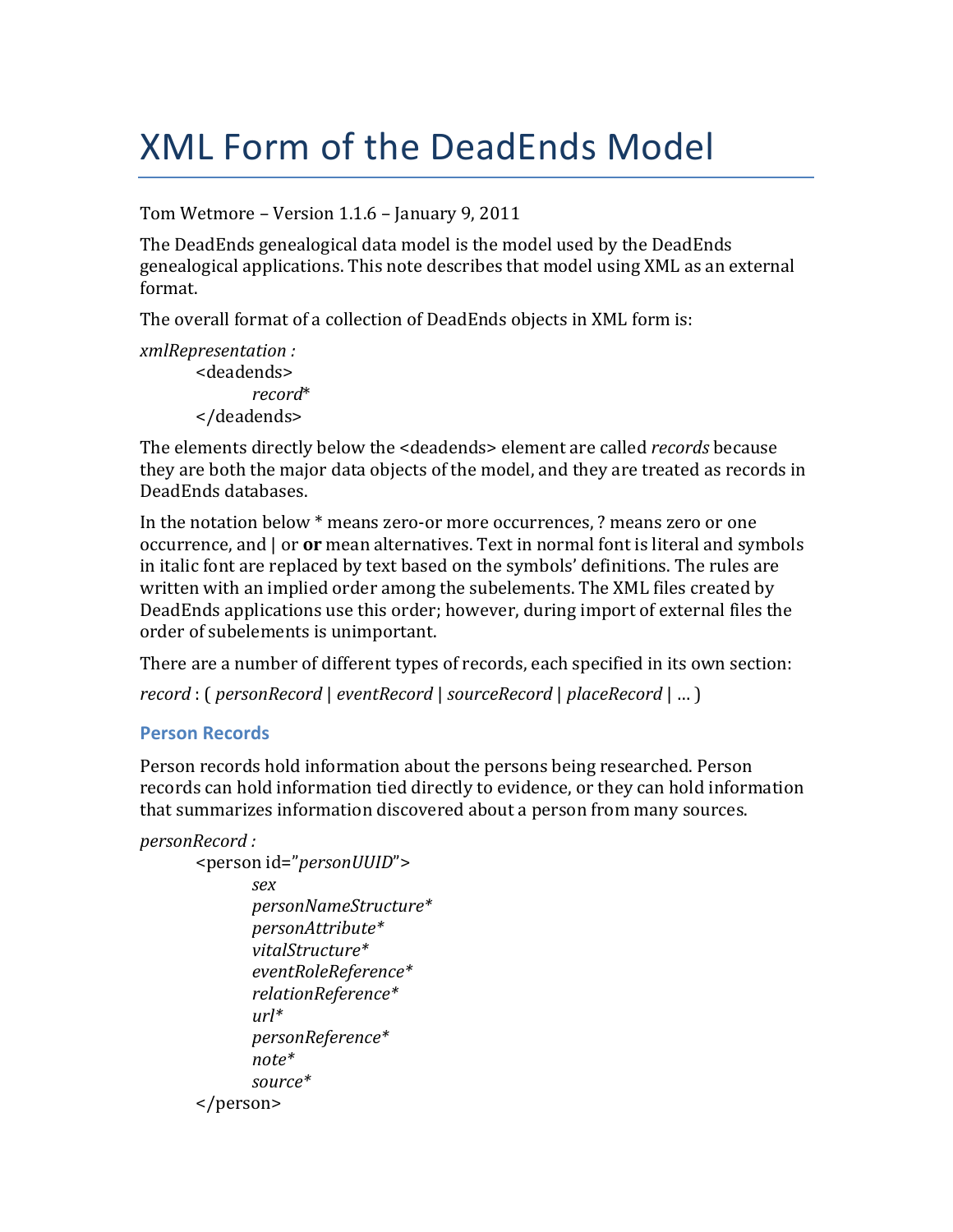$sex:$ 

```
<sex> (M | F | U) </sex> or
<sex value="(M | F | U)"/>
```
personNameStructure:

<name> XML name elements TBD </name>

personAttribute: attribute

vitalStructure:

```
<vital type="vitalType">
        dateStructure*
        place*vitalAttribute*
        nrl^*note*source*
\langle \text{vital} \rangle
```
Vital structures hold information about a person's vital events. Vital events are those with the person as the primary role player. Vital events are used when there is evidence for the vital event, but the evidence does not include information about any other persons. A vital structure should contain or refer to a source that specifies where the evidence for the vital can be found. A vital structure represents the same information recorded in the event substructures (e.g., BIRT, DEAT) of GEDCOM.

eventRoleReference:

```
<role id="eventUUID" type="eventRoleType"/> or
<role id="eventUUID" type="eventRoleType">
      eventRoleReferenceAttribute*
      note*source*</role>
```
Event role references are found in Person records and they refer to Event records that the person played a role in. They are used when the evidence includes information about an event with multiple role players, and the user records an Event record and a Person record for each role player in the event. Each of the Person records refers to the Event record with an event role reference, and each Event record refers to the Person records with person role references.

eventRoleReferenceAttribute : attribute

```
relationReference:
      <relation id="personUUID" type="relationType"/> or
      <relation id="personUUID" type="relationType">
             relationReferenceAttribute*
             note*source*</relation>
```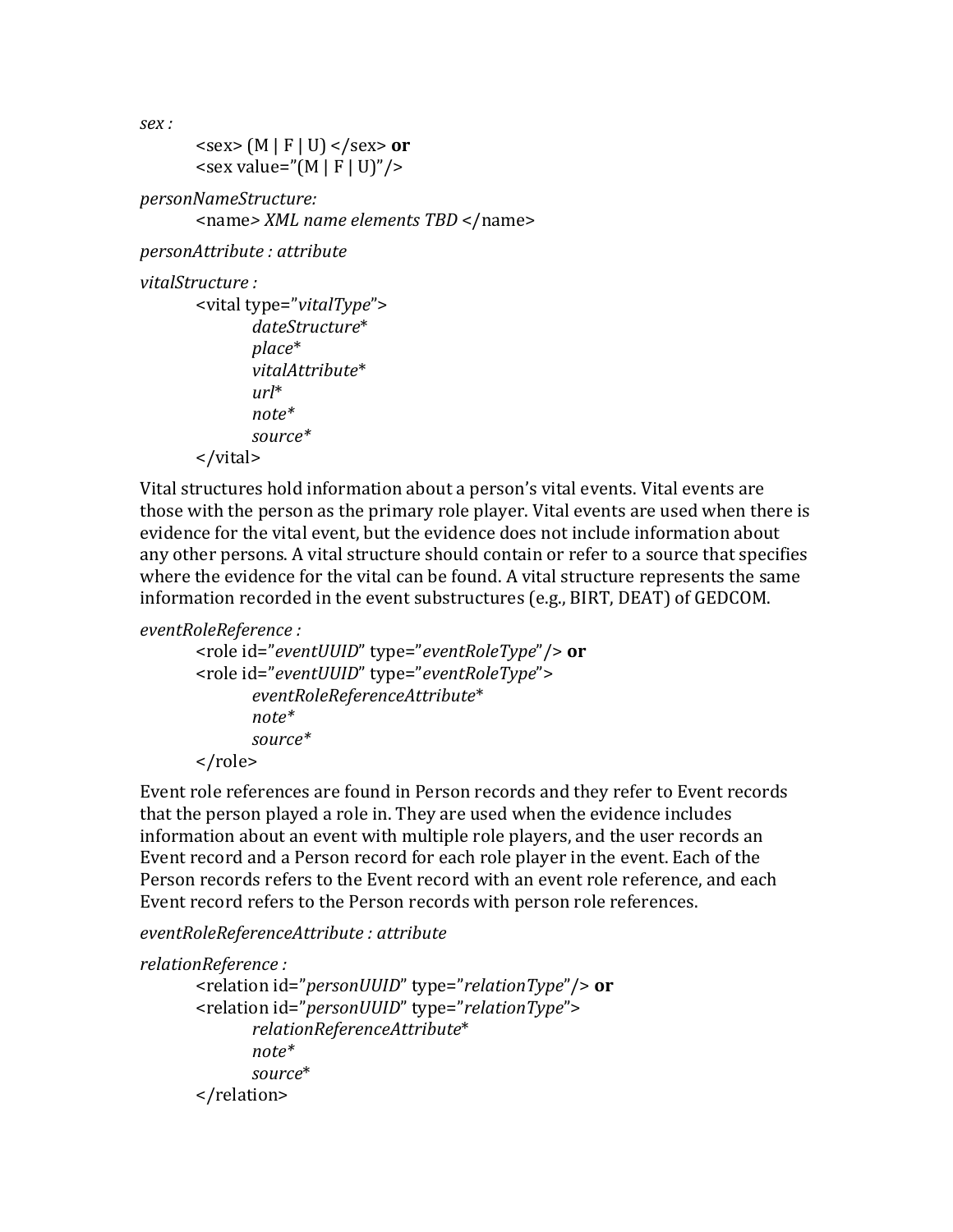Relation references are found in Person records and they refer to Person records that a person is related to. These references are used when there is evidence for the relationship, but no evidence for an event that established the relationship. A vital reference represents the same information recorded in the ASSO substructure of GEDCOM.

relationReferenceAttribute: attribute

```
personReference :
```

```
<person id=" personUUID"/> or
<person id=" personUUID">
      personReferenceAttribute*
      note*source*</person>
```
Person references are found in Person records. A person reference refers to another Person record that the user believes refers to the same real individual that Person record with the reference Person refers to. The Person records referred to generally provide the evidence and proof about the Person record referring to them. The Person records referred to are sometimes called evidence persons and the Person records doing the referring are sometimes called conclusion persons. These terms are relative as it is possible to construct multi-level trees of Person records.

personReferenceAttribute: attribute

```
url : (urlStructure | urlReference)
```
URLs provide the names of external resources, generally files or web pages, that have information about the entity containing the URL.

```
urlStructure:
```

```
\langle -vurl type="urlType">
         \epsilonname> STRING \epsilon/name>
         note*source*\langle/url\rangle
```
A URL structure is an element within an record gives the name of an external resource.

```
urlReference:
```

```
<url id="urlUUID" type="urlType"/> or
<url id=" urlUUID" type="urlType">
       urlReferenceAttribute*
       note*source*
\langle \text{url} \rangle
```
URL references refer to URL records.

```
urlReferenceAttribute : attribute
```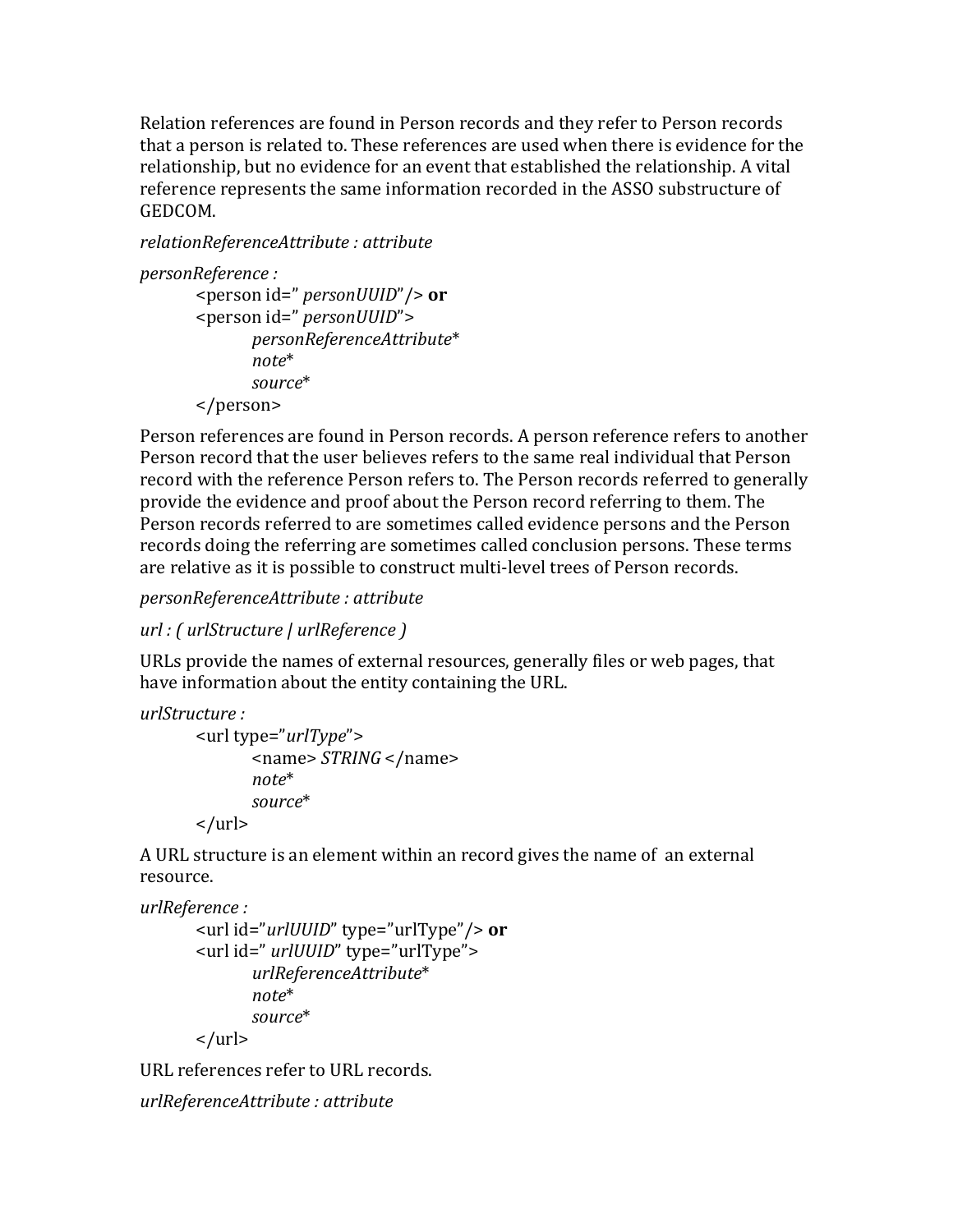*note.:.(.noteStructure.|.noteReference.)*

Notes provide any additional information a user may choose to add to a record. Notes can be substructures within records, or they can be separate Note records so that multiple records may refer to them.

*noteStructure.:*

```
<note>$STRING$</note>
```

```
noteReference.:
```

```
<note$id="noteUUID"/> or
<note$id=".noteUUID">
      noteReferenceAttribute*
      note*
      source*
</note>
```
*noteReferenceAttribute.:.attribute*

```
source.:.(.sourceStructure.|.sourceReference.)
```
Sources provide the information needed to justify other records. Sources can be substructures within records, or they can be separate Source records so many records may refer to them.

```
sourceStructure.:
```
<source> *XML* source elements TBD </source>

*sourceReference.:*

```
<source id="sourceUUID"/> or
<source$id=".sourceUUID">
      sourceReferenceAttribute*
      note*
      source*
</source>
```
*sourceReferenceAttribute.:.attribute*

```
place.:.(placeStructure.|.placeReference.)
```
Places provide information about where events occurred. Places can be substructures within records, or they can be separate Place records so that other records may refer to them.

```
placeStructure.:
      <place$type="placeType">
             <name>$STRING$</name>
             (<abbreviation>$STRING$</abbreviation>)?
             placeAttribute*
             place?
             urlReference*
             note*
```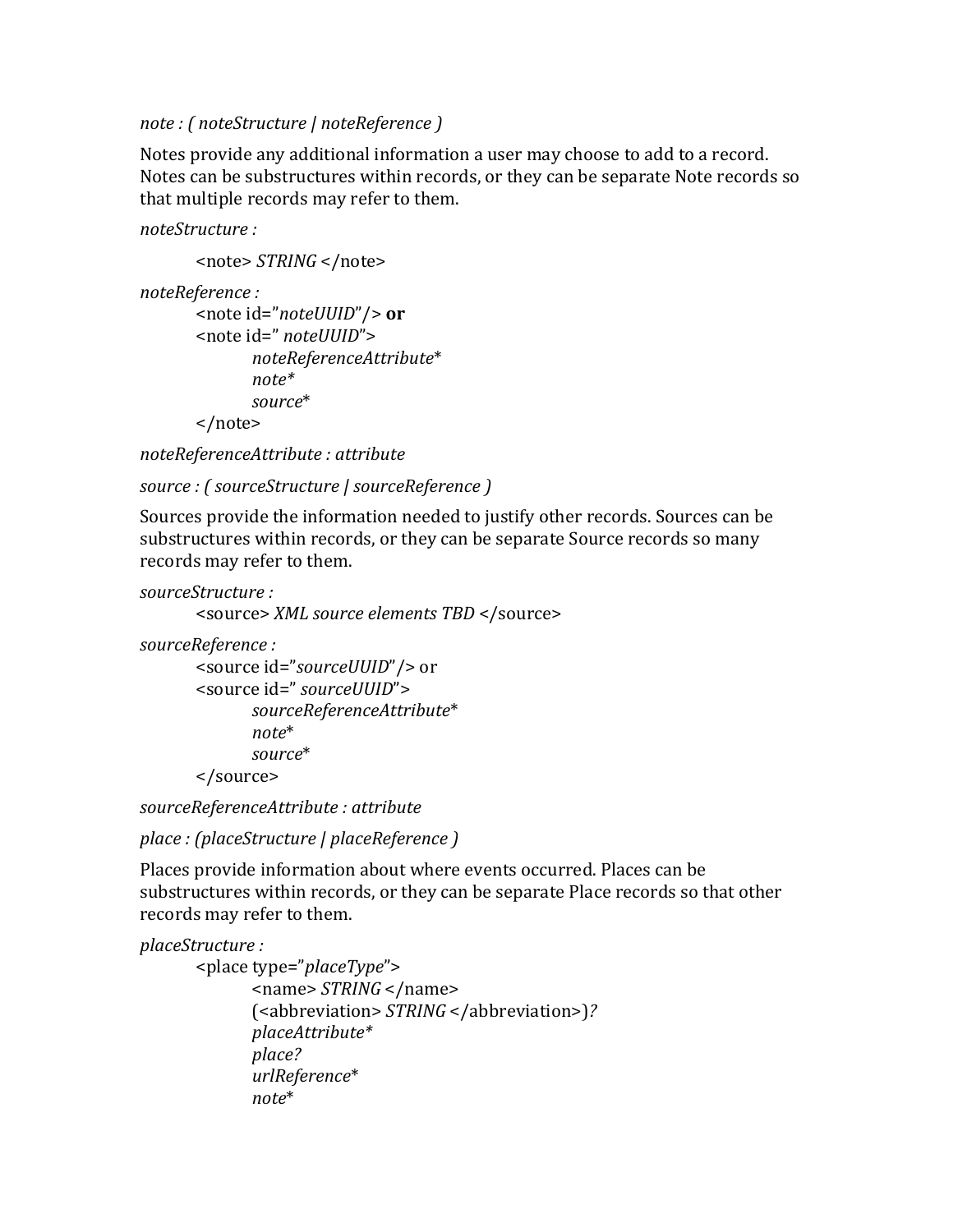```
source*
</place>
```

```
placeReference.:
      <place$id="placeUUID"/>$or
      <place$id=".placeUUID">
             placeReferenceAttribute*
             note*
             source*
      </place>
```
*placeReferenceAttribute.:.attribute*

# **Event Records**

Event records provide information about events that have occurred in persons' lives.

```
eventRecord.:
```

```
<event id="eventUUID" type="eventType">
      dateStructure*
      place*
      eventAttribute*
      personRoleReference*
      eventReference*
      url*
      note*
      source*
<event>
```
*eventAttribute.:.attribute*

```
personRoleReference.:
```

```
<role$id="personUUID"$type="personRoleType"/>$or
<role$id=".personUUID"$type="personRoleType">
      personRoleReferenceAttribute*
      note*
      source*
</role>
```
Person role references refer to the Person records of the persons who were role players in the event.

*personRoleReferenceAttribute.:.attribute*

```
eventReference.:
```

```
<event$id="eventUUID"/>$or
<event id=" eventUUID">
      eventReferenceAttribute*
```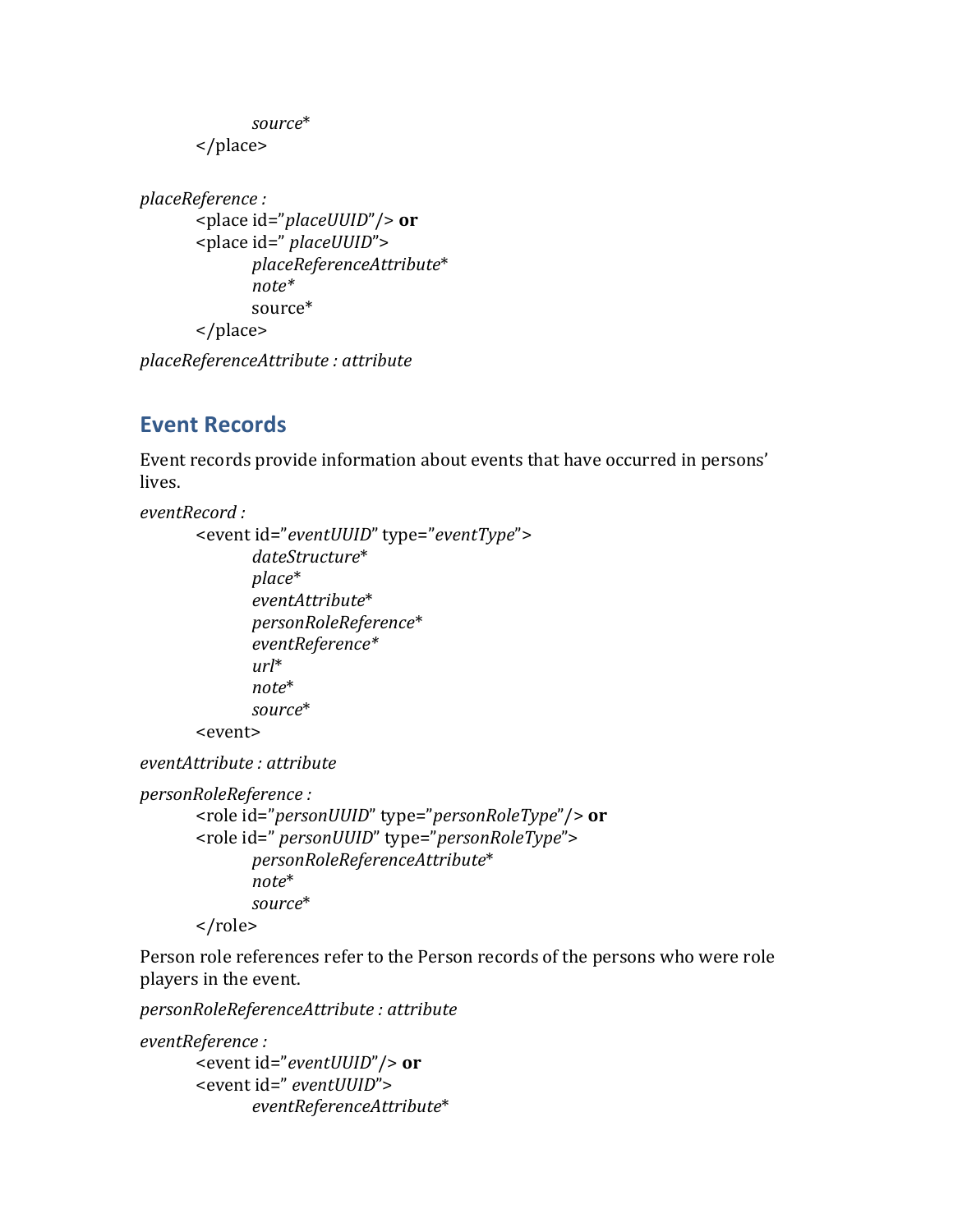```
note*
      source*
</event>
```
Event references refer to other Event references that the user believes refer to the same event as this Event record.

*eventReferenceAtrribute.:.attribute*

### **Source Records**

Source records represent sources of genealogical information in the real world. Sources records may refer to more encompassing sources allowing a tree of sources.

```
sourceRecord.:
```

```
<source$id="sourceUUID"$type="sourceType">
      sourceAttribute*
      url*
      note*
      source*
</source>
```
*sourceAttribute.:.attribute*

#### **Place'Records**

```
placeRecord.:
      <place$id="placeUUID"$type="placeType">
             <name>$STRING$</name>
             (<abbreviation>$STRING$</abbreviation>)?
             placeAttribute*
             place?
             url*
             note*
             source*
      </place>
```
*placeAttribute.:.attribute*

#### **Note Records**

```
noteRecord.:
      <note id="noteUUID"> XML note elements TBD </note>
```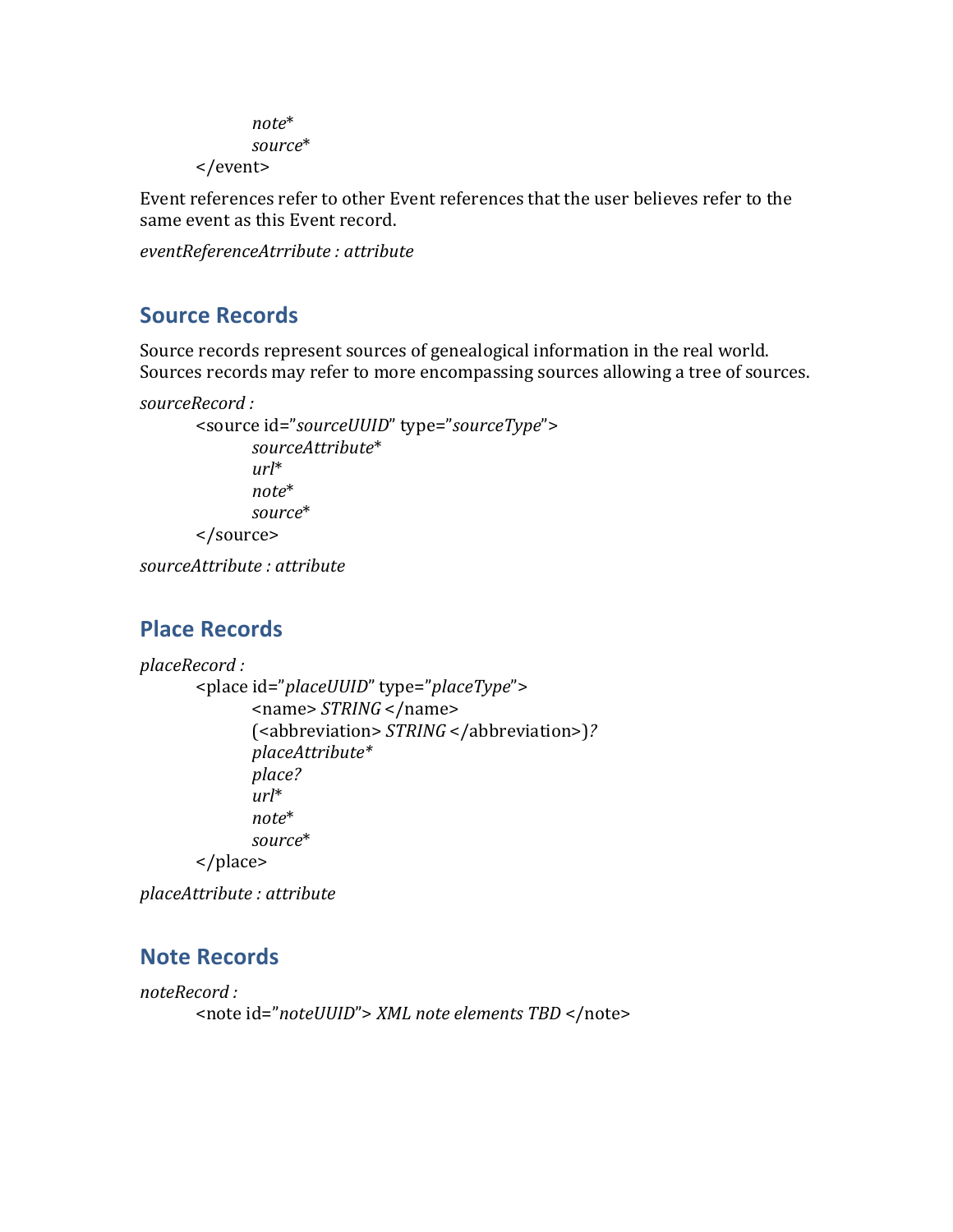### **Group'Records**

*groupRecord.:*

<group id="groupUUID" type="groupType"> *dateStructure*\* *place*\* *personRoleReference*\* *groupAttribute*\* *url*\* *note*\* *source*\* </group>

*groupAttribute.:.attribute*

# **Entity Records**

```
entityRecord.:
       <entity id="entityUUID" type="entityType">
             dateStructure*
             place*
              entityAttribute*
              url*
              note*
             source*
       </entity>
```
*entityAttribute:.attribute*

## **URL'Records**

*urlRecord.:* <url\$id="*urlUUID*"\$type="*urlType*"> <name>\$*STRING*\$</name> *urlAttribute*\* *note*\* *source*\*  $\langle \text{url} \rangle$ 

*urlAttribute.:.attribute*

#### **Attributes**

Attributes assign properties, characteristics, attributes, and traits to entities or higher level attributes.